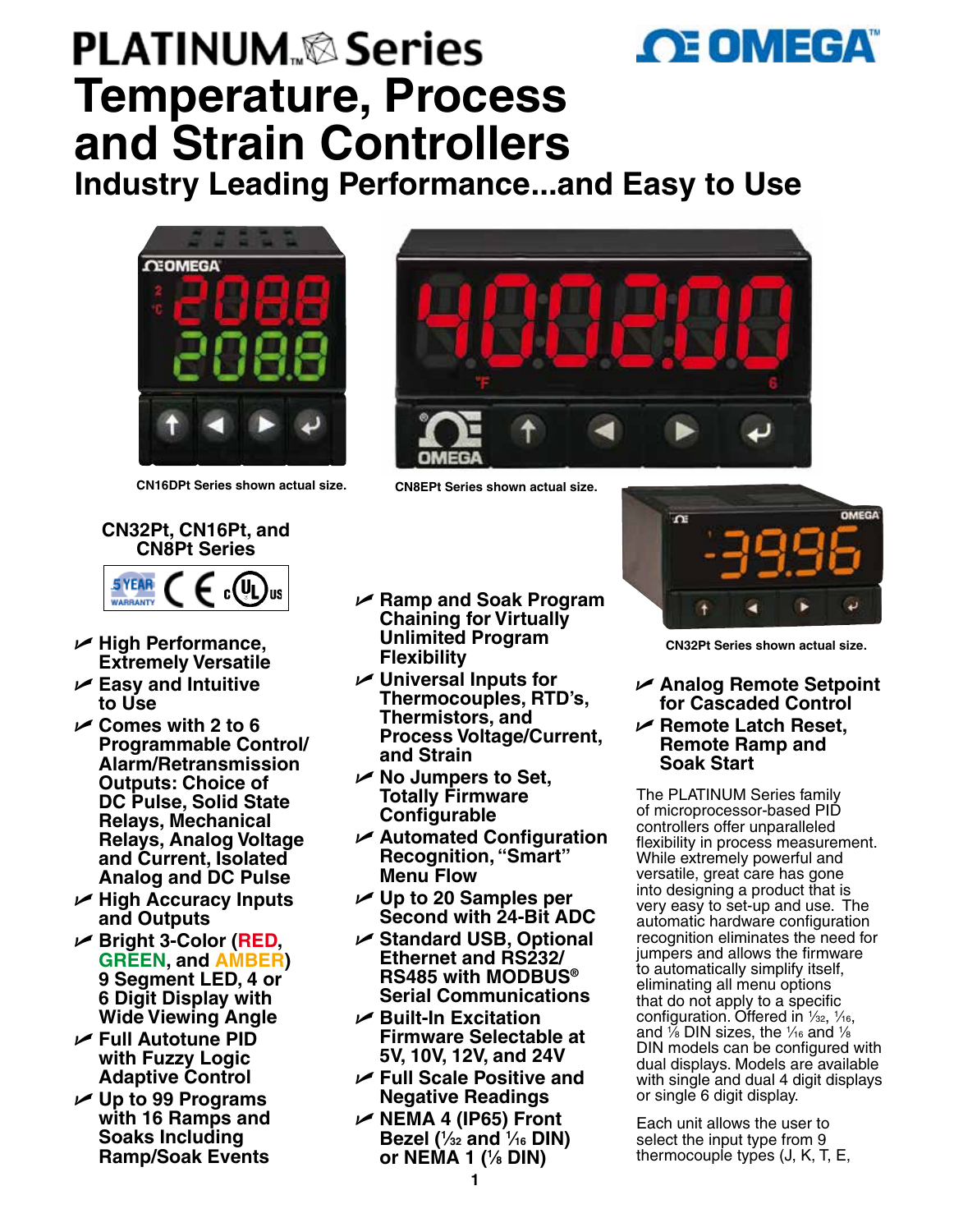R, S, B, C, and N), Pt RTDs (100, 500, or 1000 Ω, with either 385, 392, or 3916 curve), thermistors (2250  $\Omega$ , 5K  $\Omega$ , and 10K  $\Omega$ ), DC voltage, or DC current, and strain and bridge inputs. The voltage or current inputs are bipolar and fully scalable to virtually all engineering units, with a selectable decimal point that is perfect for use with pressure, flow, or other process input.

Control can be achieved by using the on/off or PID heat/cool control strategy. PID control can be optimized with an auto-tune feature; and in addition, a fuzzy logic adaptive tuning mode allows the PID algorithm to be continuously optimized. The instrument offers up to 16 ramp and soak segments per ramp and soak program, with auxiliary event actions available with each segment. Up to 99 saved programs which can be chained to create up to 1584 discreet segments. Multiple alarms can be configured for above, below, hi/lo, and band triggering using either absolute or deviation alarm trigger points.

The PLATINUM Series device features a large, three-color, programmable display with the capability to change color and/or change the state of designated outputs every time an Alarm is triggered. Various configurations of mechanical relay, SSR, dc pulse, and analog voltage or current outputs are available. Up to 6 programmable outputs, including isolated and non-isolated, are best in class. Every unit comes standard with USB communications for firmware updates, configuration management, and data transfer. Optional ethernet (1⁄16 DIN and<br>1⁄6 DIN models only) and BS231 ⁄8 DIN models only) and RS232/ RS485 serial communications are also available. The Analog Output is fully scalable and may be configured as a proportional controller or as retransmission to follow your display. The universal power supply accepts 90 to 240 Vac. The low voltage power option accepts 24 Vac or 12 to 36 Vdc.

Additional features usually found only on more expensive controllers make this the most powerful product in its class. Some of these additional standard features are: remote setpoint for cascaded control set-ups, high-high/low-low alarm functionality, external latch reset, external ramp and soak program initiation, combination heat/cool control mode, configuration save and transfer, and configuration password protection.

## **Embedded Ethernet and Serial Communications**

Optional "embedded ethernet" on the  $\frac{1}{16}$  and  $\frac{1}{8}$  DIN models allow the units to connect directly to an Ethernet network and transmit data in standard TCP/IP packets, or serve Web pages over a LAN or the Internet. Optional serial communications are also available configurable as RS232 or RS485, with straightforward ASCII commands or MODBUS®. All three types of communications interfaces (USB, Ethernet, and Serial) can be installed and active simultaneously.

# **Cascade Control**

The remote setpoint feature of the PLATINUM Series Controllers can be used in a variety of applications where setpoints can be sent to the controllers from remote devices such as manual pots, transmitters, computers, etc. This feature can also be used to set-up a "cascade control" system, where the remote setpoint input is generated by another controller. Figure 1 below shows a generic diagram of a cascade control system and Figure 2 shows a typical example, in this case a heat exchanger application.

Cascade control schemes can provide tighter control of a process when you have two linked variables, one of which has a much slower (typically 4X or more) response than the other. The slower responding variable is used as the input to the primary or master controller, and the faster responding variable is used as the input to the secondary or slave controller. The output of the primary controller is scaled to be used as the setpoint for the secondary controller.

For the heat exchanger application (shown in Figure 2) the primary goal of the application is to control the temperature of the effluent. Therefore the desired effluent temperature becomes the setpoint for the primary controller, which is a temperature controller (TC). The process input for the temperature controller is the measured temperature of the effluent (TT). The output of the temperature controller is the flow setpoint for the secondary controller, which is a flow controller (FC). The process input for the secondary (flow) controller is the flow rate of the steam that is used to heat the process flow through the heat exchanger (FT). The output of the secondary (flow) controller is a control signal for the proportional valve controlling the flow of the steam.

By isolating the slowly changing effluent temperature control loop from the rapidly changing flow control loop, a more predictable, robust, and tighter control scheme results.



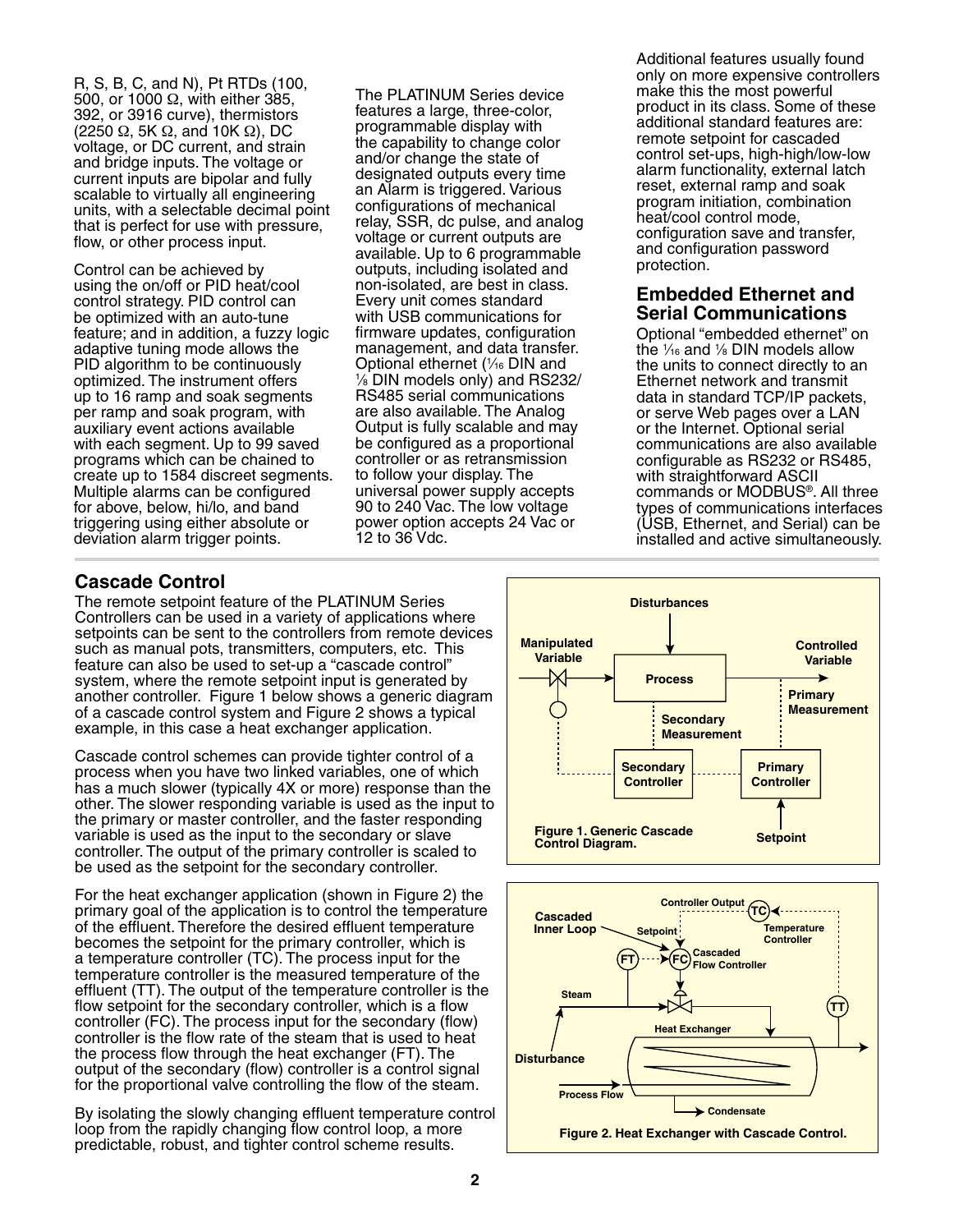| <b>Pt Series Features-Usability</b>                                                                                                                                                                                                                                    | <b>Vs Competition</b>                                                            | <b>Benefits/Applications</b>                                                                                                                                                                                                                                                                             |  |
|------------------------------------------------------------------------------------------------------------------------------------------------------------------------------------------------------------------------------------------------------------------------|----------------------------------------------------------------------------------|----------------------------------------------------------------------------------------------------------------------------------------------------------------------------------------------------------------------------------------------------------------------------------------------------------|--|
| Bright, 3-Color, 9 Segment LED Display<br>with Wide Viewing Angle                                                                                                                                                                                                      | Best in class.                                                                   | Applications where visual verification<br>is important (factory automation,<br>laboratory research). 9 Segments<br>makes programming easier.                                                                                                                                                             |  |
| No Jumpers to Set, Completely<br>Firmware Configurable                                                                                                                                                                                                                 | Best: new to market.                                                             | Easier to learn, easier to use, and fewer setup/                                                                                                                                                                                                                                                         |  |
| Automated Configuration Recognition,<br>"Smart" Auto Simplifying Menu Flow                                                                                                                                                                                             | Best: new to market.                                                             | configuration errors benefits all levels of users<br>across all applications.                                                                                                                                                                                                                            |  |
| Universal Inputs for Thermocouples<br>(9 Types), RTD's, Thermistors,<br>Bidirectional Process Voltage/<br>Current, Infrared Thermocouples                                                                                                                              | Best in class.                                                                   | Flexibility for users that have multiple setups such<br>as laboratory research and QC/QA. Also enables<br>standardization for customers with many controllers<br>deployed across a variety of applications.                                                                                              |  |
| <b>Full Scale Positive and Negative</b><br>Readings (-9999 to +9999)                                                                                                                                                                                                   | One of the best.<br>many limited to<br>(-1999 to 9999).                          | Needed for full scale bi-directional measurement<br>related applications such as load/strain control. Factory<br>automation and mechanical testing are examples.                                                                                                                                         |  |
| Digital Input for Remote Latch Reset,<br>Remote Ramp & Soak Program Start                                                                                                                                                                                              | Some have more<br>digital channels but<br>charge extra.                          | Limit controller applications where redundancy is<br>needed for safety reasons such as process control.                                                                                                                                                                                                  |  |
| UL, cUL, CE Certified, NEMA<br>Front Panel, 5 Year Warranty                                                                                                                                                                                                            | Many have certs, none<br>offer 5 yr warranty.                                    | Global deployment.                                                                                                                                                                                                                                                                                       |  |
| <b>Pt Series Features-Performance</b>                                                                                                                                                                                                                                  | <b>Vs Competition</b>                                                            | <b>Benefits</b>                                                                                                                                                                                                                                                                                          |  |
| High Accuracy Inputs, See Table on next<br>page                                                                                                                                                                                                                        | Best in class.                                                                   | Better control precision for demanding applications<br>such as semiconductor and pharmaceutical<br>processing, clinical.                                                                                                                                                                                 |  |
| Up to 20 Input Samples per Second with<br>24-bit ADC                                                                                                                                                                                                                   | Best in class.                                                                   | Improved control for responsive systems such as flow<br>or weight control in factory automation and process<br>industries.                                                                                                                                                                               |  |
| Full Autotune PID with Fuzzy Logic<br><b>Adaptive Control</b>                                                                                                                                                                                                          | One of the best.                                                                 | Faster and better reaction to system disturbances<br>such as those found in furnace, oven, and chamber<br>applications.                                                                                                                                                                                  |  |
| Up to 99 Programs with 16 Bidirectional<br>Ramps and Soaks Including Ramp/Soak<br>Events and Remote Start. Chainable for<br>unmatched programmability                                                                                                                  | Best in class.                                                                   | Enhances the measurement accuracy feature to<br>provide precise control in menu-driven applications<br>such as plastics, food, and ceramics processing.                                                                                                                                                  |  |
| Analog Output with 0.1% of FS<br>Accuracy for Control, Retransmission,<br>and Remote Setpoint                                                                                                                                                                          | One of the best.                                                                 | Allows for cascade control schemes popular in heat<br>exchanger applications. Also important for data logging<br>and analysis for general troubleshooting.                                                                                                                                               |  |
| <b>Built-in Excitation, Firmware Selectable</b><br>at 5V, 10V, 12V, and 24V                                                                                                                                                                                            | Best in class.                                                                   | Used with strain gauge based applications involving<br>load and pressure and also for powering 4 to 20 mA<br>transmitter loops in process control.                                                                                                                                                       |  |
| <b>Pt Series Features-Functionality</b>                                                                                                                                                                                                                                | <b>Vs Competition</b>                                                            | <b>Benefits</b>                                                                                                                                                                                                                                                                                          |  |
| 2 to 6 Programmable Control/Alarm/<br>Retransmission Outputs: Choice of DC<br>Pulse, Solid State Relays, Mechanical<br>Relays, Analog Voltage and Current/<br>Isolated Analog and DC Pulse; Flexible<br>Configurability, can program multiple<br>outputs for all modes | Best in class.                                                                   | This level of configurability and flexibility allows these<br>units to be used for a broad range of applications,<br>like industrial and scientific research.<br>In addition, for applications where setup reconfiguration<br>occurs often, such as laboratory research, this<br>capability is critical. |  |
| <b>Standard USB Host Mode</b><br>Communication on All Models; Firmware<br>Updates, Configuration and Data<br>Transfer, and PC-based Control                                                                                                                            | One of the best, only<br>a few have USB and<br>these don't support<br>host mode. | Almost all of today's PC's have USB ports but few<br>of them have serial communications. USB memory<br>sticks can be used to replicate firmware configurations<br>without a computer connection.                                                                                                         |  |
| Optional Ethernet ( $\frac{1}{6}$ and $\frac{1}{8}$ DIN<br>models) and RS232/RS485 Serial<br>Communications, MODBUS <sup>®</sup> Available.                                                                                                                            | Simultaneous<br>communications make<br>it one of the best.                       | Serial comms are still important for connecting with<br>PLC's in process control applications. Ethernet enables<br>enterprise connectivity.                                                                                                                                                              |  |
| Remote Setpoint for a Variety of<br>Remote Sensing Applications and<br>also Cascaded Control                                                                                                                                                                           | One of the best, few<br>have it and usually<br>charge extra.                     | The other side of cascade control. Also useful<br>when the control setpoint is dependent on a remote<br>measurement.                                                                                                                                                                                     |  |
| Alarm Programmablity: Above, Below,<br>In-Band, or High-Low, All with Absolute<br>or Deviation Referencing, All with High-<br>High Indication, Digital Input Latch Clear                                                                                               | Best in class in terms<br>of programmability<br>and flexibility.                 | Alarm functionality is important across all applications.<br>The flexibility offered here is augmented by the<br>communications choices available.                                                                                                                                                       |  |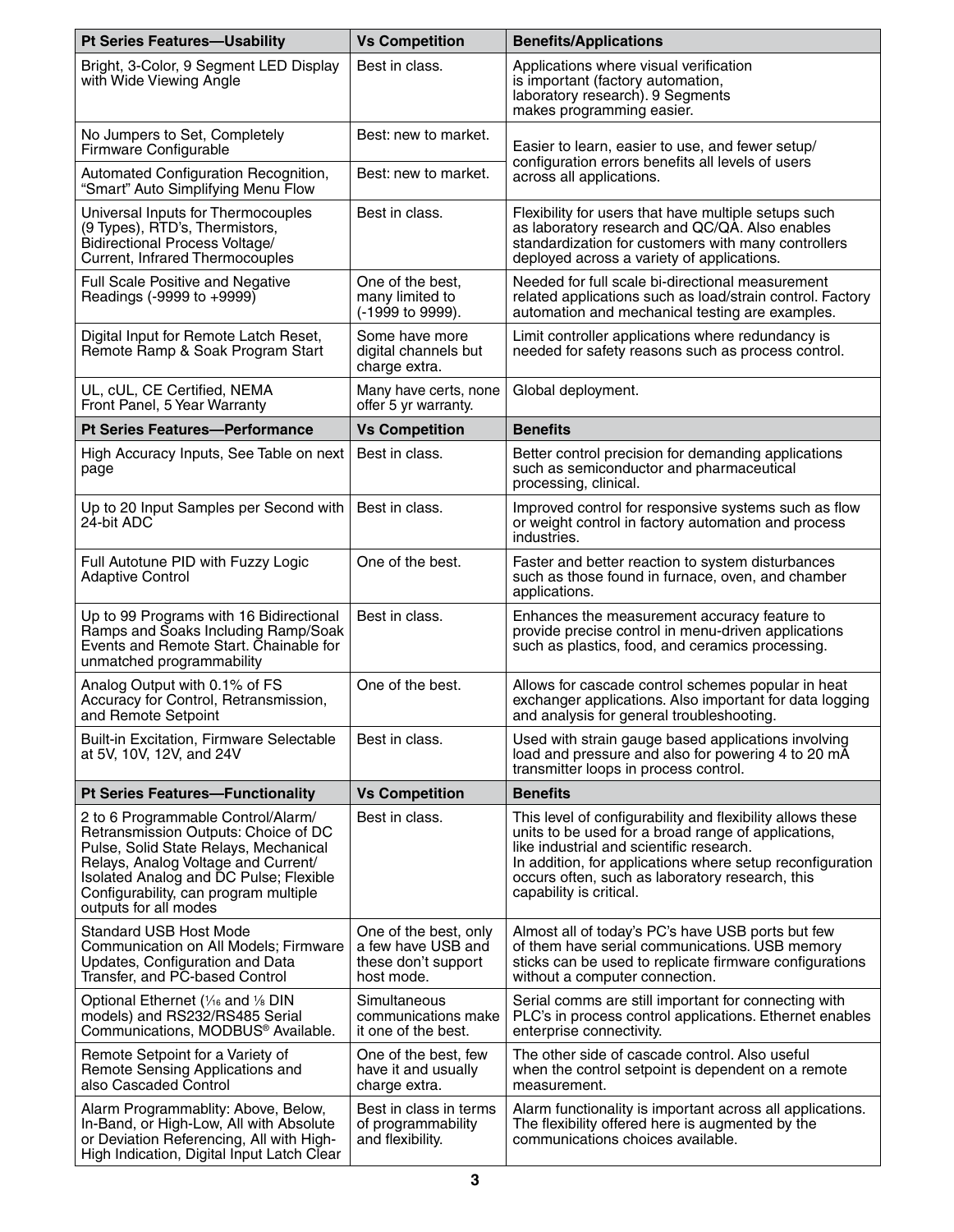## **Specifications INPUTS**

 **Input Types:** Thermocouple, RTD, thermistor, analog voltage, analog current, strain

**Current Input:** 4 to 20 mA, 0 to 24 mA scalable

**Voltage Input:** -100 to 100 mV, -1 to 1 V, -10 to 10 Vdc scalable

**Thermocouple Input (ITS 90):** K, J, T, E, R, S, B, C, N

**RTD Input (ITS 90):** 100/500/1000 Ω Pt sensor, 2-, 3- or 4-wire; 0.00385, 0.00392 (100 Ω only), or 0.003916 (100  $\Omega$  only) curves

**Thermistor Input:** 2252 Ω, 5K Ω, 10K Ω

**Strain Input:** ±50 mV, ±100 mV

**Configuration:** Differential

**Polarity:** Bipolar

**Resolution:** 0.1° temperature; 10 µV process

**Input Impedances:**

 **Process/Strain:** 10M Ω for  $±100$  mV, 1M  $\Omega$  for other voltage ranges

**Process Current:** 5 Ω **Thermocouple:** 10K Ω max **Auxiliary Input (Remote Setpoint):** 3.5K Ω for 0 to 10V, 50K Ω for 0 to 1V, 50 Ω for current

**Temperature Stability: RTD:** 0.04°C/°C **Thermocouple @ 25°C (77°F):** 0.05°C/°C (cold junction compensation) **Process/Strain:** 50 ppm/°C

**A/D Conversion:** 24-bit sigma delta

**Reading Rate:** 20 samples per second **Digital Filter:** Programmable from

0.05 seconds (filter  $= 1$ ) to  $6.4$  seconds (filter = 128)

**CMRR:** 120 dB

**Excitation:** Firmware selectable (no jumpers to set) to 5, 10, 12, and 24 Vdc @ 25 mA

**Setpoint Adjustment:** 4 digit (-9999 to +9999 counts, 6 digit (-99999 to +999999 counts)

**Warm-Up to Rated Accuracy:** 30 mins

### **CONTROL MODES**

Action: Reverse (heat), direct (cool), or heat/cool

**Auto-Tune:** Operator initiated from front panel

**Adaptive Tune:** User selectable; fuzzy logic continuous PID tuning optimization

**Control Modes:** ON/OFF or the following time/amplitude proportional control modes; selectable manual or auto PID, proportional, proportional with integral, proportional with derivative

**Cycle Time:** 0.1 to 199 seconds

**Ramp and Soak:** Up to 99 saved ramp and soak programs, up to 8 ramp and 8 soak segments with individually selectable events per program, chainable

**Ramp and Soak Segment Times:** 00.00 to 99.59 (HH:MM) or 00.00 to 99.59 (MM:SS)

#### **OUTPUTS**

**Analog:** Non-isolated, programmable for control or retransmission; voltage output 0 to 10V output; 500Ω min; accuracy 0.1%1 ; current output 0 to 20 mA output; 500 $Ω$  max; accuracy 0.1%<sup>1,</sup>  $^{\rm 2}$ ; step response time 100 ms $^{\rm 3}$ 

**DC Pulse:** Non-Isolated; 10 Vdc at 20 mA

**SPST Relay:** Single pole, single throw mechanical relay, 250 Vac or 30 Vdc at 3 A (resistive load)

**SPDT Relay:** Single pole, double throw mechanical relay, 250 Vac or 30 Vdc at 3 A (resistive load)

**SSR:** 20 to 265 Vac at 0.05 to 0.5 A (resistive load); continuous

**Isolated DC Pulse<sup>4</sup>: 1.5 kV isolation<sup>4</sup>;** 10 Vdc at 20 mA

**Isolated Analog<sup>4</sup>: 1.5 kV isolation<sup>4</sup>,** programmable for control or retransmission; voltage output 0 to 10V output; 500Ω min; accuracy 0.1%<sup>1</sup>; current output 0 to 20 mA output; 500Ω max; accuracy 0.1%<sup>1, 2</sup>; step response time  $100 \text{ ms}^3$ 

*1 At 25°C. 2 Output scaling required for stated accuracy; refer to platinum current output application note. <sup>3</sup> Filter setting of 1. 4 Isolated outputs not individually isolated.*

## **COMMUNICATIONS**

**(USB Standard, Optional Serial and Ethernet) Connection:** 

**USB:** Female micro-USB **Ethernet:** Standard RJ45 **Serial:** Screw terminals

**USB:** USB 2.0 host or device

**Ethernet Standards Compliance:** IEEE 802.3 10/100 Base-T autoswitching, TCP/IP, ARP, HTTPGET

**Serial:** Software selectable RS232 or RS485; programmable 1200 to 115.2 K baud

**Protocols:** OMEGA ASCII, MODBUS® ASCII/RTU

### **ISOLATION**

**Approvals:** UL, cUL, CE

**Power to Input/Output:** 2300 Vac per 1 min test; 1500 Vac per 1 min test (low voltage/power option)

**Power to Relays/SSR Outputs:** 2300 Vac per 1 min test

**Relays/SSR to Relay/SSR Outputs:** 2300 Vac per 1 min test

**RS232/RS485 to Inputs/Outputs:** 500 Vac per 1 min test

### **GENERAL**

**Display:** 4-digit, 9-segment LED **CN32Pt, CN16Pt and CN16DPt:** 10.2 mm (0.40") **CN8Pt:** 21 mm (0.83")  **CN8EPt (6-Digit Display):** 21 mm (0.83") **CN8DPt (Dual Display):** 21 mm (0.83") and 10.2 mm (0.40")

#### **Dimensions:**

**CN8Pt Series:** 48 H x 96 W x 127 mm D (1.89 x 3.78 x 5") **CN16Pt Series:** 48 H x 48 W x 127 mm D (1.89 x 1.89 x 5") **CN32Pt Series:** 25.4 H x 48 W x 127 mm D (1.0 x 1.89 x 5")

**Panel Cutout: CN8Pt Series:** 45 H x 92 mm W (1.772 x 3.622"), √s DIN **CN16Pt Series:** 45 mm (1.772") square,  $\frac{1}{16}$  DIN **CN32Pt Series:** 22.5 H x 45 mm W

(0.886 x 1.772"),  $\sqrt{32}$  DIN **Environmental Conditions:** 0 to 50°C (32 to 122°F), 90% RH

non-condensing **External Fuse Required: Time-Delay, UL 248-14 Listed:** 100 mA/250 V; 400 mA/250 V (low voltage option) **Time-Lag, IEC 127-3 Recognized:** 100 mA/250 V; 400 mA/250 V (low voltage option)

**Line Voltage/Power:** 90 to 240 Vac ±10%, 50 to 400 Hz\*, 110 to 375 Vdc, equivalent voltage

*\*No CE compliance above 60 Hz.* **CN8Pt, CN16Pt, CN32Pt Models:** 4 W power

**CN8DPt, CN8EPt, CN16DPt Models:** 5 W power

#### **Low Voltage/Power**

**Option: External power source must** meet Safety Agency Approvals; units can be powered safely with 24 Vac power, but no certification for CE/UL is claimed

**CN8Pt, CN16Pt, CN32Pt Models:** 12 to 36 Vdc, 3 W power **CN8DPt, CN8EPt, CN16DPt Models:** 20 to 36 Vdc, 4 W power

**Protection:**

**CN32Pt, CN16Pt, CN16DPt Models:** NEMA 4X (IP65) front bezel **CN8Pt, CN8DPt, CN8EPt Models:** NEMA 1 front bezel

**Weight:**

**CN8Pt Models:** 295 g (0.65 lb) **CN16Pt Models:** 159 g (0.35 lb) **CN32Pt Models:** 127 g (0.28 lb)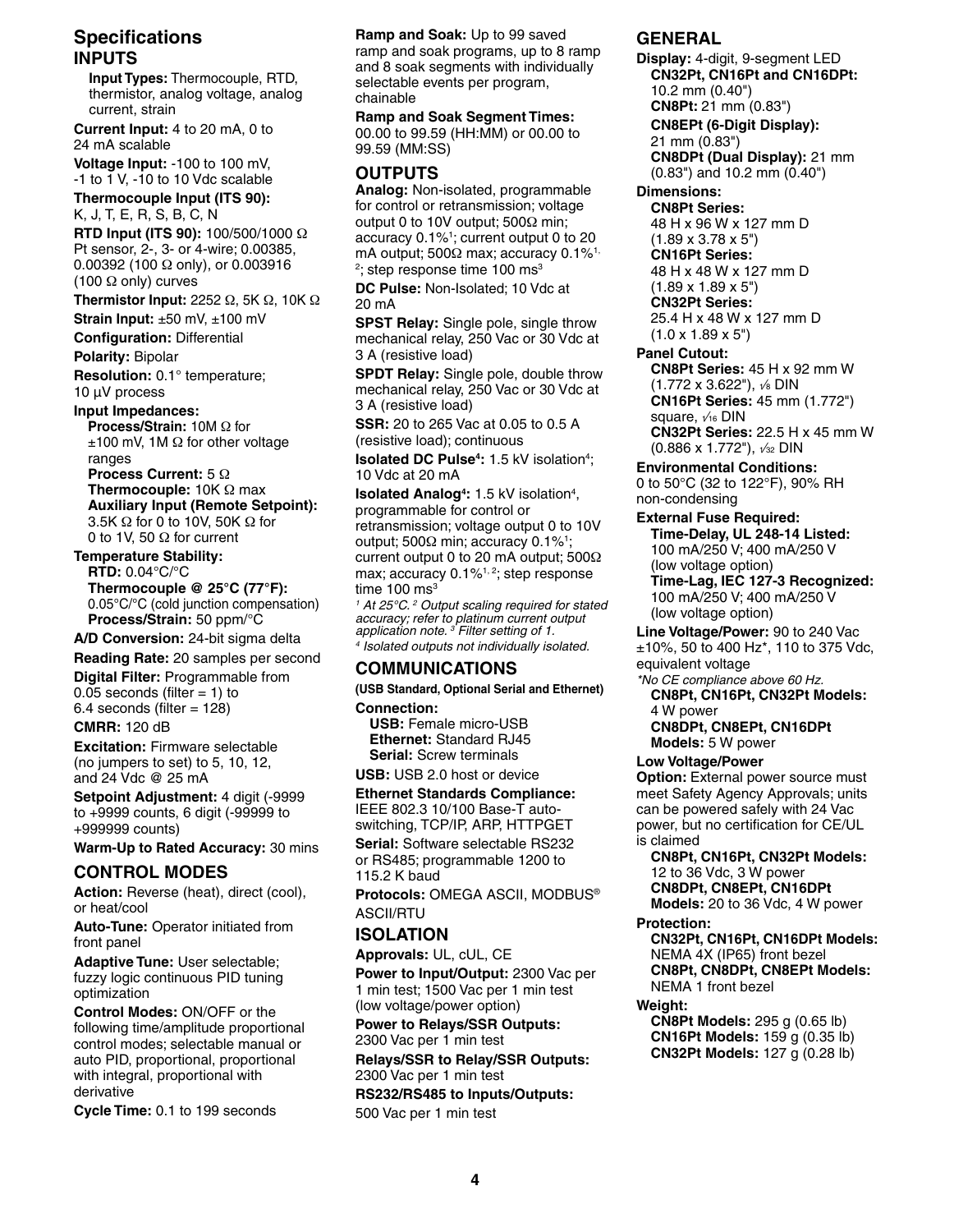# **Ranges and Accuracies for Supported Inputs**

| <b>Input Type</b>         | <b>Description</b>                                          | Range                                                                                      | <b>Accuracy</b>                                                           |
|---------------------------|-------------------------------------------------------------|--------------------------------------------------------------------------------------------|---------------------------------------------------------------------------|
| Process/Strain            | Process Voltage                                             | $\pm 50$ mV, $\pm 100$ mV, $\pm 1$ , $\pm 10$ Vdc                                          | 0.03% FS                                                                  |
| <b>Process</b>            | <b>Process Current</b>                                      | Scalable within 0 to 24 mA                                                                 | 0.03% FS                                                                  |
| J                         | Iron-Constantan                                             | -210 to 1200°C (-346 to 2192°F)                                                            | $0.4^{\circ}$ C (0.7 $^{\circ}$ F)                                        |
| $\boldsymbol{\mathbb{K}}$ | CHROMEGA™-<br>ALOMEGA™                                      | -270 to -160°C (-454 to -256°F)<br>-160 to 1372°C (-256 to 2502°F)                         | $1.0^{\circ}$ C (1.8 $^{\circ}$ F)<br>$0.4^{\circ}$ C (0.7 $^{\circ}$ F)  |
| $\overline{\mathbb{T}}$   | Copper-<br>Constantan                                       | -270 to -190°C (-454 to -310°F)<br>-190 to 400°C $(-310 \text{ to } 752^{\circ} \text{F})$ | $1.0^{\circ}$ C (1.8 $^{\circ}$ F)<br>$0.4^{\circ}$ C (0.7°F)             |
| E                         | CHROMEGA™-<br>Constantan                                    | -270 to -220°C (-454 to -364°F)<br>-220 to 1000°C (-364 to 1832°F)                         | 1.0 $\degree$ C (1.8 $\degree$ F)<br>$0.4^{\circ}$ C (0.7 $^{\circ}$ F)   |
| R                         | Pt/13%Rh-Pt                                                 | -50 to 40 $^{\circ}$ C (-58 to 104 $^{\circ}$ F)<br>40 to 1788°C (104 to 3250°F)           | 1.0 $\degree$ C (1.8 $\degree$ F)<br>$0.5^{\circ}$ C (0.9 $^{\circ}$ F)   |
| S                         | Pt/10%Rh-Pt                                                 | -50 to 100°C (-58 to 212°F)<br>100 to 1768°C (212 to 3214°F)                               | 1.0 $\degree$ C (1.8 $\degree$ F)<br>$0.5^{\circ}$ C (0.9 $^{\circ}$ F)   |
| $\mathsf B$               | 30%Rh-Pt/6%Rh-Pt                                            | 100 to 640°C (212 to 1184°F)<br>640 to 1820°C (1184 to 3308°F)                             | 1.0 $^{\circ}$ C (1.8 $^{\circ}$ F)<br>$0.5^{\circ}$ C (0.9 $^{\circ}$ F) |
| $\mathbf C$               | 5%Re-W/26%Re-W                                              | 0 to 2320°C (32 to 4208°F)                                                                 | $0.4^{\circ}$ C (0.7 $^{\circ}$ F)                                        |
| $\mathbb N$               | Nicrosil-Nisil                                              | -250 to -100 $^{\circ}$ C (-418 to -148 $^{\circ}$ F)<br>-100 to 1300°C (-148 to 2372°F)   | $1.0^{\circ}$ C (1.8 $^{\circ}$ F)<br>$0.4^{\circ}$ C (0.7 $^{\circ}$ F)  |
| RTD                       | Pt, 0.00385, 100 $\Omega$ ,<br>500 $\Omega$ . 1000 $\Omega$ | -200 to 850°C (-328 to 1562°F)                                                             | $0.3^{\circ}$ C (0.7 $^{\circ}$ F)                                        |
|                           | Pt. 0.003916, 100 $\Omega$                                  | -200 to 660°C (-328 to 1220°F)                                                             | $0.3^{\circ}$ C (0.7 $^{\circ}$ F)                                        |
|                           | Pt. 0.00392, 100 $\Omega$                                   | -200 to 660°C (-328 to 1220°F)                                                             | $0.3^{\circ}$ C (0.7 $^{\circ}$ F)                                        |
| <b>Thermistor</b>         | 2252 $\Omega$                                               | -40 to 120 $^{\circ}$ C (-40 to 248 $^{\circ}$ F)                                          | $0.2^{\circ}$ C (0.35 $^{\circ}$ F)                                       |
| <b>Thermistor</b>         | 5K $\Omega$                                                 | -30 to 140 $^{\circ}$ C (-22 to 284 $^{\circ}$ F)                                          | $0.2^{\circ}$ C (0.35 $^{\circ}$ F)                                       |
| <b>Thermistor</b>         | 10K $\Omega$                                                | -20 to 150 $^{\circ}$ C (-4 to 302 $^{\circ}$ F)                                           | $0.2^{\circ}$ C (0.35 $^{\circ}$ F)                                       |